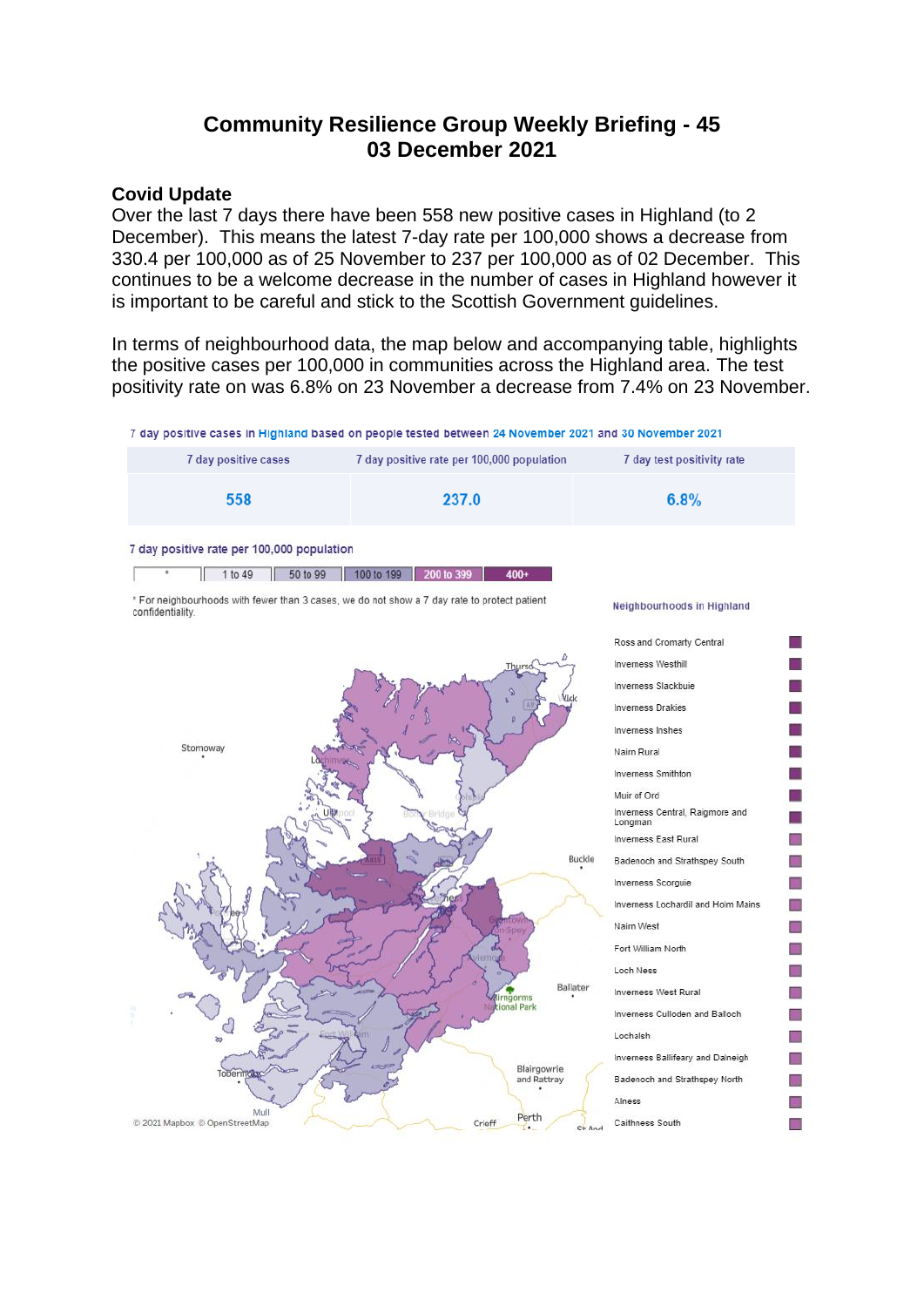# **Scotland has Moved Beyond Level Zero**

From 9 August 2021 the whole of Scotland moved to beyond Level 0. You can find Scottish Government guidance for everyone on how to stay safe and prevent the spread of COVID-19 here.

[https://www.gov.scot/publications/coronavirus-covid-19-staying-safe-and-protecting](https://www.gov.scot/publications/coronavirus-covid-19-staying-safe-and-protecting-others/)[others/](https://www.gov.scot/publications/coronavirus-covid-19-staying-safe-and-protecting-others/)

### **Scottish Government messages this week**

The First Minister gave a statement to Parliament on COVID-19 on Monday 28 November 2021

[https://www.gov.scot/publications/coronavirus-covid-19-update-first-ministers](https://www.gov.scot/publications/coronavirus-covid-19-update-first-ministers-speech-29-november-2021/)[speech-29-november-2021/.](https://www.gov.scot/publications/coronavirus-covid-19-update-first-ministers-speech-29-november-2021/)

Key messages include:

- The overall situation in Scotland remains stable at this stage and in recent days cases have been declining slightly.
- Over the past few days a new risk has emerged in the form of the Omicron variant which has raise some concerns although much more data and analysis is needed. What we do know at this stage, is that we should treat it seriously, and we should continue to act on a precautionary basis at this stage
- We are asking everyone to significantly step up and increase compliance with all existing precautions - face coverings, hygiene like washing hands and surfaces, getting vaccinated and of course testing yourselves regularly with lateral flow devices and, from now on, testing yourself before mixing socially with people from other households.
- We are also reminding people to work from home if possible. As of today (29/11), employers are asked to make sure they are maximising the potential of home working.
- We have already reintroduced some travel restrictions and our local response will complement the UK-wide travel restrictions that aim to avoid importing new cases while we are trying to curb community transmission. In line with the rest of the UK, we have reinstated the red list of countries, and to date 10 countries from southern Africa have been added to that red list. In addition, anyone arriving in Scotland from anywhere outside the common travel area, will be asked to take a PCR test on the second day after arrival, and selfisolate until they get the result of that test.

The FM ended with a reminder of what all of us can do, saying these steps are now vital rather than optional.

- Firstly, get vaccinated. Vaccination remains our most important line of defence. It is the single most important thing we can do to protect ourselves and each other.
- Secondly, test for Covid regularly. We will be increasing testing in areas where the new variant has been identified.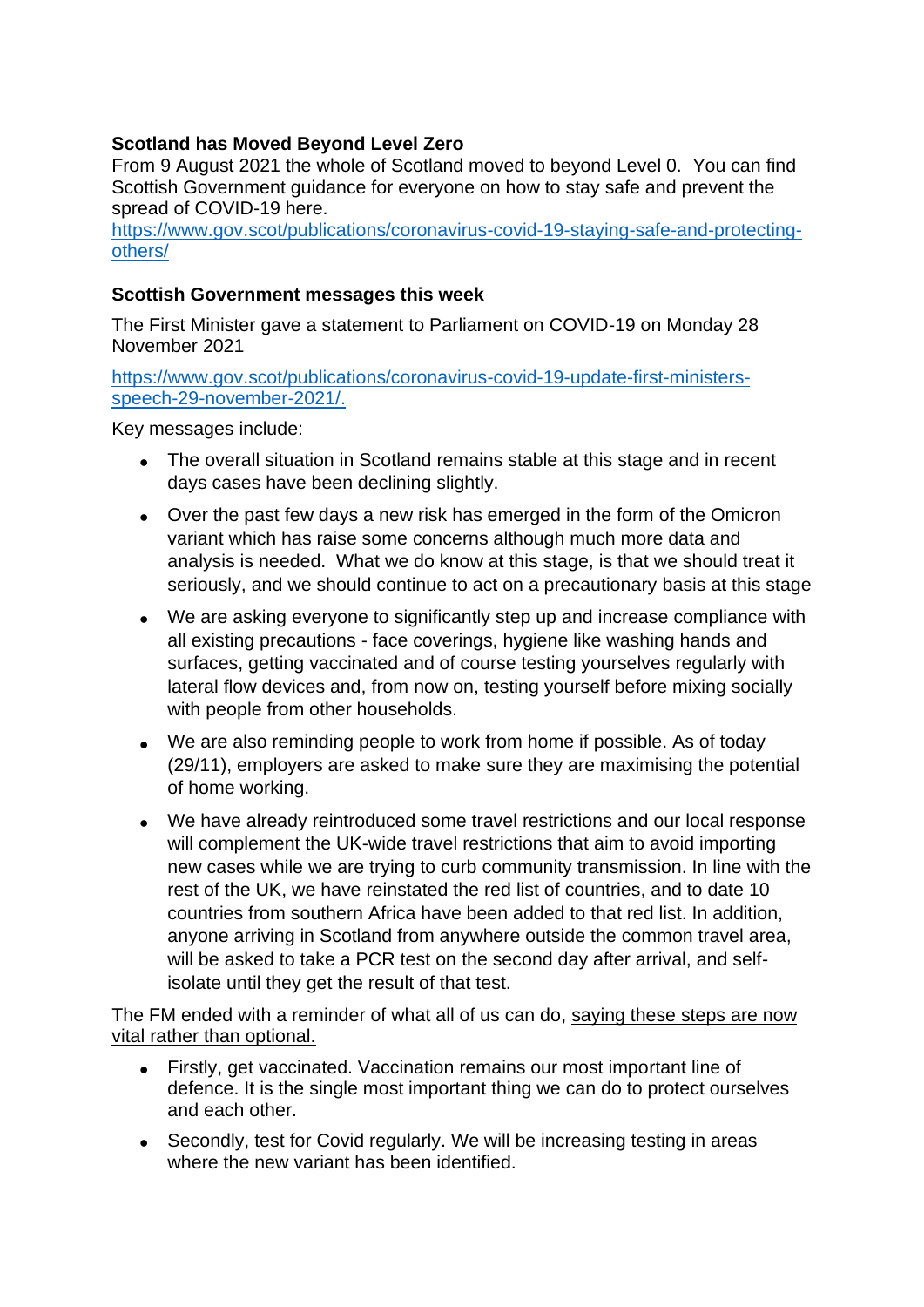• For all of us, even if we are feeling fine, regular lateral flow testing is a really important way of finding out if we might have the virus.

And finally, comply with all of the existing protections.

- Wear face coverings on public transport, in shops, and whenever you are moving about in hospitality settings.
- Keep windows open if you have people in your house to improve ventilation because we know that helps.
- Follow all advice on hygiene. It is time to go back rigorously to washing our hands, to cleaning surfaces.
- Please work from home right now if you can.

# **Covid-19 Testing**

The chart below provides a helpful overview of the types of tests available.



# **Symptomatic Testing (with symptoms)**

If you do believe you have symptoms, please self-isolate and book a PCR test. Postal PCR kits are available through NHS Inform either online **[here](https://eur02.safelinks.protection.outlook.com/?url=https%3A%2F%2Fwww.nhsinform.scot%2Fillnesses-and-conditions%2Finfections-and-poisoning%2Fcoronavirus-covid-19%2Ftest-and-protect%2Fcoronavirus-covid-19-how-to-do-a-pcr-test-at-home&data=04%7C01%7C%7C782f2f7756ee483e42e308d94dec951d%7C89f0b56e6d164fe89dba176fa940f7c9%7C0%7C0%7C637626500816082039%7CUnknown%7CTWFpbGZsb3d8eyJWIjoiMC4wLjAwMDAiLCJQIjoiV2luMzIiLCJBTiI6Ik1haWwiLCJXVCI6Mn0%3D%7C1000&sdata=Y%2BavkxLVdZX7n9HajM7JAMRH0o5v7yj1NIhNsrPP9Tg%3D&reserved=0)** or by calling 0800 028 2816.

In addition to the local support that is available, people can get support to self-isolate by calling the Council's helpline number: 0300 303 1362. This can include access to food and supplies to self-isolate and individuals may be entitled to a £500 selfisolation support grant.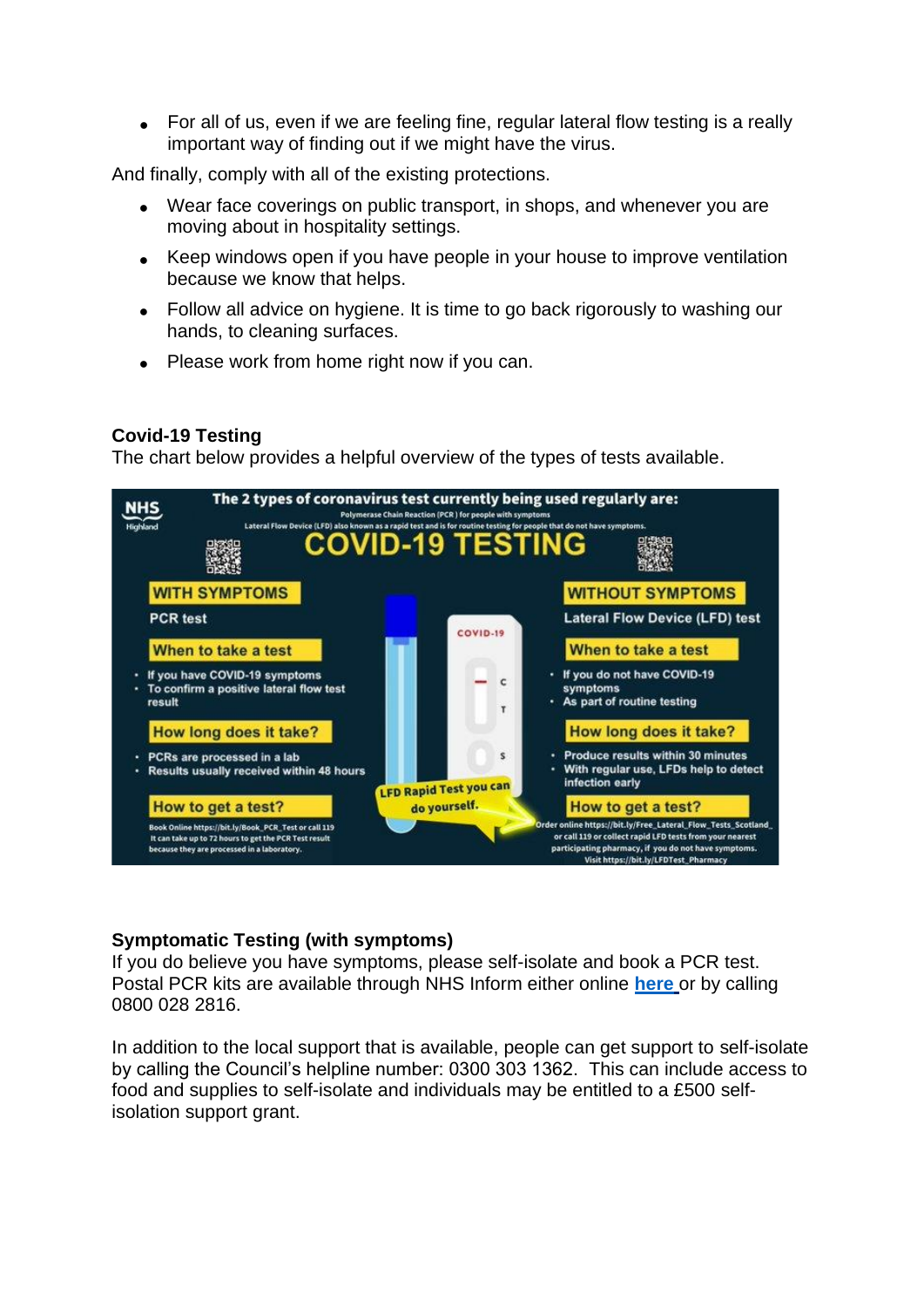# **Asymptomatic Testing (without symptoms)**

It continues to be important that people test themselves even if they don't have symptoms. Taking a rapid LFD test twice a week can help stop new variants earlier, limiting the spread of the virus.

Test kits are available at pharmacies, or to order online from [www.nhsinform.scot/testing,](http://www.nhsinform.scot/testing) or by calling 119. Test kits are also available at Community testing sites.

# **Covid-19 Vaccination Update**

The latest update from NHS on the vaccine can be accessed at the following link: [www.nhsinform.scot/covid19vaccine.](http://www.nhsinform.scot/covid19vaccine)

For details of vaccination access for flu and Covid-19 and information about drop-in clinics that are operating in Highland please check the following link: <https://www.nhshighland.scot.nhs.uk/COVID19/Pages/Vaccination.aspx>

From 30 November those aged 16 and 17 in Scotland are to be offered a second dose of the vaccine.

### **Vaccination Scams**

Scammers are using mobile phone numbers to offer Covid-19 tests using a 'vaccinationpass' website which then demands payment.

If you receive a message, call, or link like this, do not respond. Instead, notify [www.scamwatch.scot](https://l.facebook.com/l.php?u=http%3A%2F%2Fwww.scamwatch.scot%2F%3Ffbclid%3DIwAR1CaklQ6iwavFGlp5wGDowoOIQAIkVsr2aHwiu7cGzNoEY_ESeOOyTPex4&h=AT2cl3YgxOodbMWJBxy2LnYguaMttXmC99x_F1OYDn-BVq2Z_ko9mv0LaXAzaBAxVlnp-JCla3gPx5JSO_61K3DsLAcsx0a_eClEc-8WUpVcclYRGyB__0Pf1pe_1jGtPQ&__tn__=-UK-R&c%5b0%5d=AT3JSNQACBoUlAeDvOyI1FQ5CjRUKSKlbEgSC4-XFWORzzDjL7GKJqHUQkylGZ2kgiZGypec69ZGfxWQF2ywRbyopg37e9YxDn0jLUrTVKkMoLj9b_3Uyostyye8do4cQGl_OAqpIXv_FMedmyV2mbbyxHfWSu0IBLzYH6xQ5PTl0-WpCtCw) or call 0808 164 6000.

For information on vaccination scams and other Covid-19 related scams, visit the Trading Standards Scotland website [https://www.tsscot.co.uk/coronavirus-covid-](https://www.tsscot.co.uk/coronavirus-covid-19/coronavirus-scams/)[19/coronavirus-scams/.](https://www.tsscot.co.uk/coronavirus-covid-19/coronavirus-scams/)

### **Energy Price Increase – [help and support is available](https://www.highland.gov.uk/news/article/14189/energy_price_increase_%E2%80%93_help_and_support_is_available)**

Winter is a time when everyone's household energy bills increase, especially when energy prices are going up. If you are struggling to pay your heating bills, help and support is available.

The Highland Council's Welfare Support Team provide free, impartial and confidential support to claim all benefits and entitlements including some help to heat your home. Please contact the Welfare Support Team by telephone: 0800 090 1004 or email: [welfare.support@highland.gov.uk](mailto:welfare.support@highland.gov.uk)

You can also contact, Citizens Advice Bureau (CAB) who have a specialist team of Energy Advisors who can undertake a range of energy checks which are designed to help with reducing domestic fuel bills. CAB Energy Advisers can be contacted on 01463 237664.

In addition, the Worrying About Money? guide covers information for people waiting for claims to be assessed as well as those already receiving benefits. Topics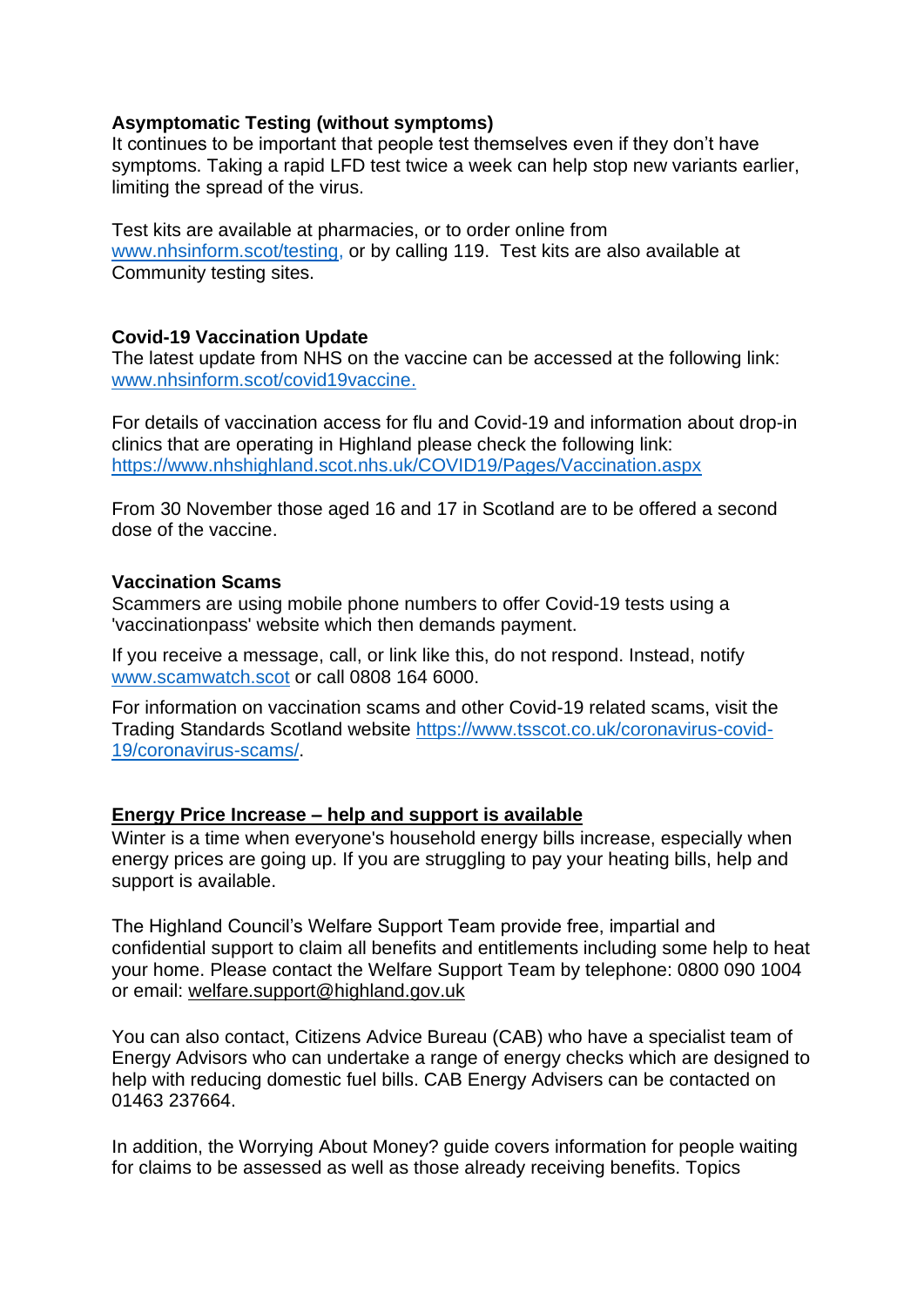including advice on what to do if anyone finds themselves having a sudden loss of income or if their statutory sick pay does not cover their living expenses. There is also information on how to apply to the Scottish Welfare Fund, maximising income and benefit advice, debt advice and how to challenge a decision.

The Worrying About Money Guide is available on the Highland Council website here: [https://www.highland.gov.uk/directory\\_record/102970/benefit\\_advice](https://www.highland.gov.uk/directory_record/102970/benefit_advice)

#### **[Inverness winter payments scheme 2021/22](https://www.highland.gov.uk/news/article/14194/inverness_winter_payments_scheme_202122)**

People on low income in the Inverness area can apply for a one-off payment of £88 from The Highland Council's City of Inverness Area Committee 2021/22 winter payments scheme to help them with their winter fuel bills. Residents of the 7 Inverness Wards are encouraged to apply for the one-off winter payment.

For details of criteria and how to apply, or to download the application form, please see the press release on the Council website.

[https://www.highland.gov.uk/news/article/14194/inverness\\_winter\\_payments\\_schem](https://www.highland.gov.uk/news/article/14194/inverness_winter_payments_scheme_202122) [e\\_202122](https://www.highland.gov.uk/news/article/14194/inverness_winter_payments_scheme_202122)

### **[The Money Support Scotland website](https://eur02.safelinks.protection.outlook.com/?url=https%3A%2F%2Fmoneysupport.scot%2Ffind-help&data=04%7C01%7C%7C37b336768ff94de1aeff08d9b59a6da7%7C89f0b56e6d164fe89dba176fa940f7c9%7C0%7C0%7C637740497133504161%7CUnknown%7CTWFpbGZsb3d8eyJWIjoiMC4wLjAwMDAiLCJQIjoiV2luMzIiLCJBTiI6Ik1haWwiLCJXVCI6Mn0%3D%7C3000&sdata=ulLech3Xfjwn6mq4XTAYYQTewJ3oq5qsNtw9VAcSh1U%3D&reserved=0)**

Funded by the Scottish Government, the Money Support Scotland website will point users to a range of organisations committed to promoting the take up of social security benefits, free debt advice and access to affordable credit. The website launches alongside a national marketing campaign to raise awareness of the services available for those experiencing financial worries.

The Money Support Scotland website will help people to get support from organisations including Citizens' Advice Scotland and the network of Citizens Advice Bureaux, StepChange, Christians Against Poverty, Money Advice Trust, Responsible Finance, Advice Direct Scotland, the Association of British Credit Unions Ltd (ABCUL) and the Scottish League of Credit Unions (SLCU).

Money Support Scotland has an initial focus on encouraging benefits uptake, moving to promote accessing debt advice from January 2022, followed by raising awareness of sources of affordable credit in February 2022. This comes after recent research by Money Advice Scotland that estimated that 22% of adults in Scotland find their level of personal debt to be unmanageable. Over 1.4 million people in Scotland, a total of 32%, also shared that they had run out of money before pay day in the last year. <https://moneysupport.scot/find-help>

#### **Food Support for Groups**

We know that a number of you continue to provide support to the most vulnerable in your communities and that most of you already have well defined routes for accessing food to provide this support or are supporting individuals to access their shopping or community fridges/food tables.